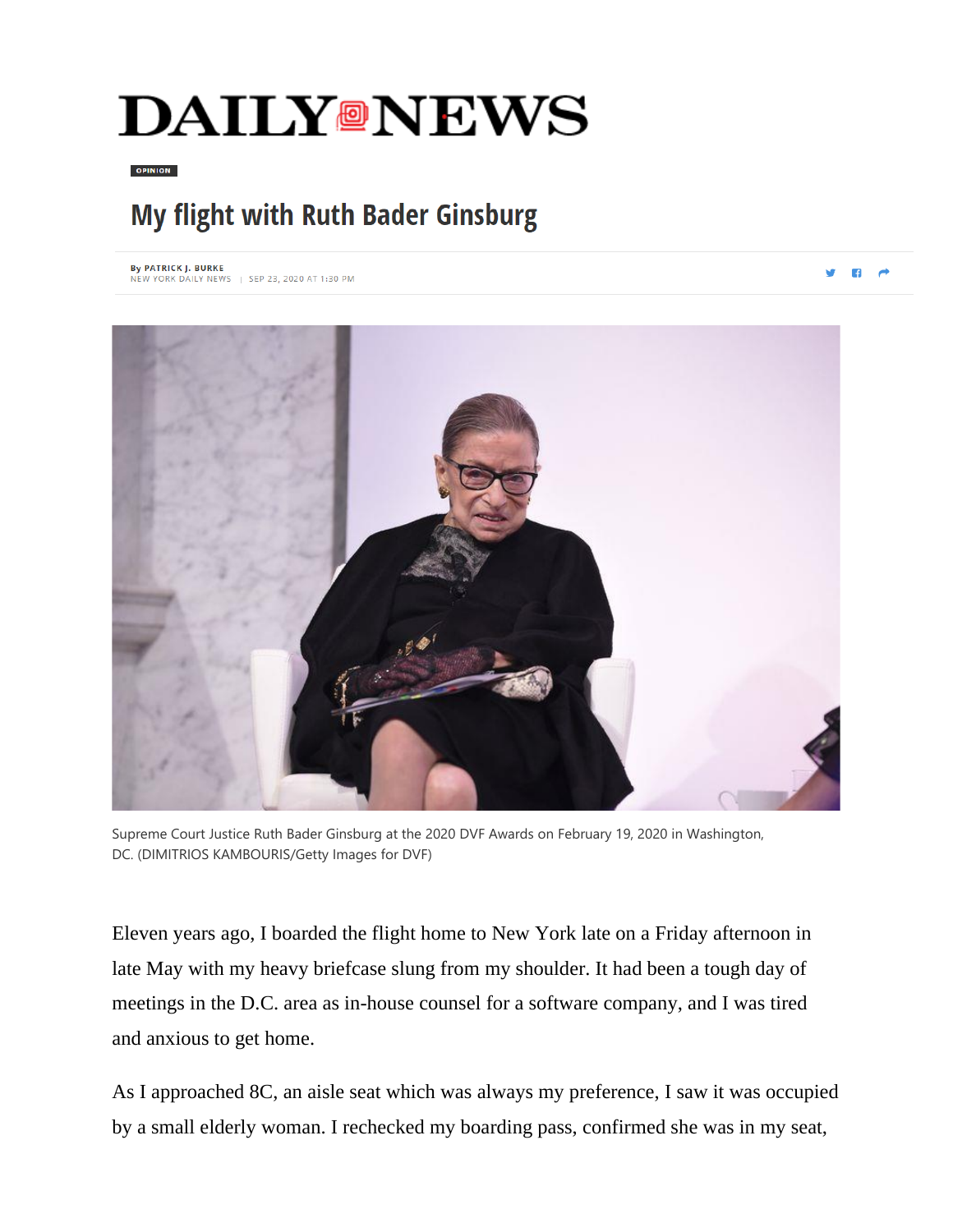and paused to think what to do. The lady looked up at me and said in a voice crackling with apology, "I'm probably in your seat."

"I'll find another seat," I replied. "You stay put."

"No," she insisted. "I'll move." She pushed up her paper-strewn tray table and began dragging some bags on the floor over toward the window seat. I thanked her, but felt ashamed for putting a senior citizen through that effort.

I settled in, pulled some work papers from my briefcase, and she invited me to share the unoccupied middle seat, where she had a folder and some other items.

"No, thanks," I said, "All yours."

I checked my emails, but also gave the woman the once over. She was really tiny, clearly well into her seventies. Her Redweld folder on the middle seat and laser focus on a legal document on her tray table told me she was a lawyer. And she was *working.* She was scribbling all over the pages, in pencil, and she had a system. Every few minutes she put the pencil she had been using in a plastic bag on our middle seat, which was full of blunted pencils, and grabbed a sharp pencil from another bag. She was editing something, in tiny handwriting. She was fully engaged.

As the plane lifted off, I began marking up my own work papers in pen, but exhaustion made it hard to focus. I kept lapsing into guesses about her. Certainly, she was a very serious senior lawyer. Law firms, in my experience, had rarely granted partnerships to women of her generation outside of side practices, like trusts and estates. I settled on that guess. It made sense.

As the plane leveled off, I looked over and noted the name, in Sharpie, on her Redweld, marked "Ginsburg, J."

Oh, wait! What? I peeked at her again, confirming. Ruth Bader Ginsburg.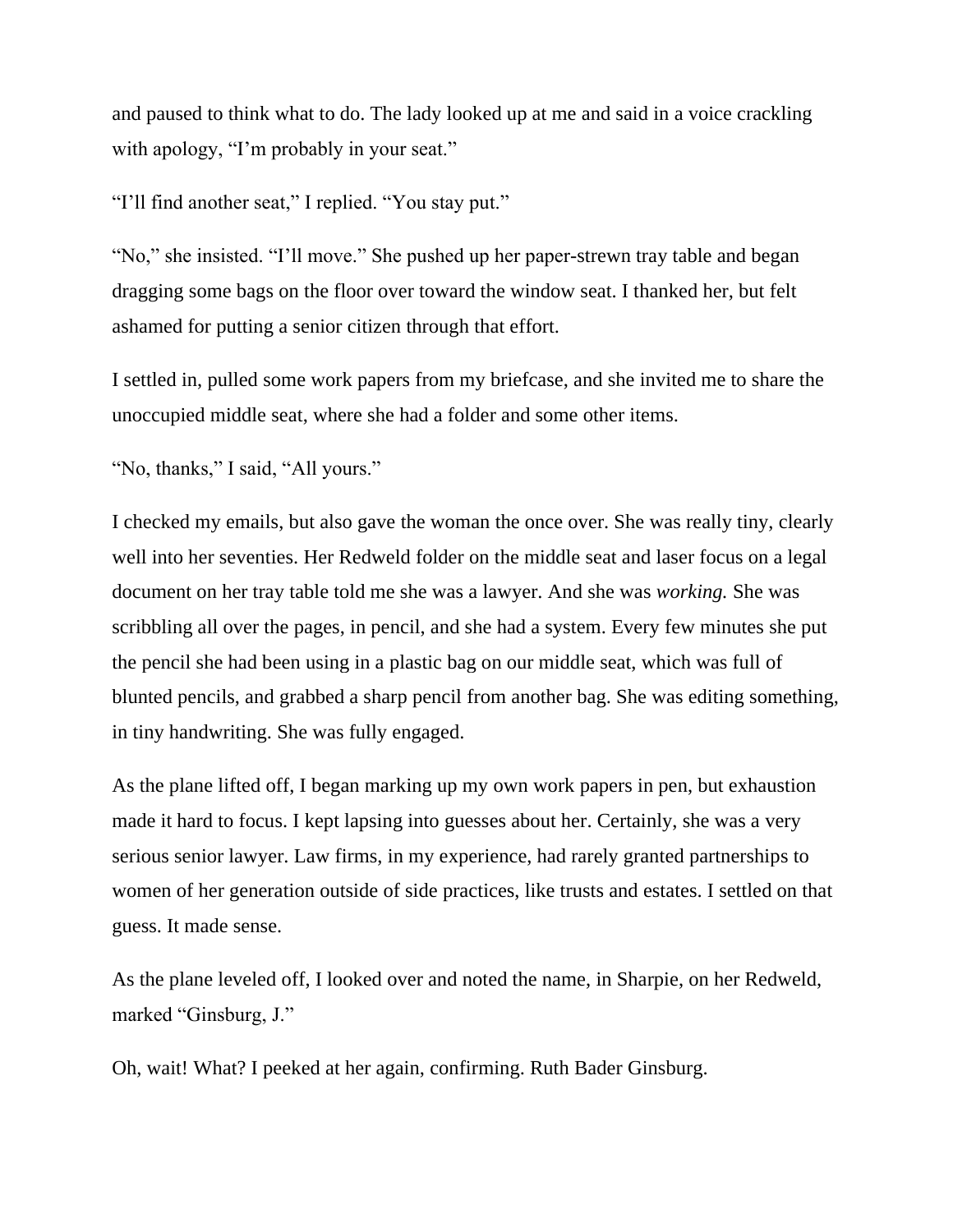Alone on the shuttle? Not likely. I scanned around and met the eyes of a large gentleman ahead of me on the aisle seat, wearing an earpiece with a coiled wire running down into his jacket. I saw his twin across the aisle behind me. That one gave me the eye; not unfriendly, but firm. They were probably Supreme Court marshals, but they weren't going to make me move.

I was working next to one of my biggest heroes. I very much wanted to speak with her, but she was busy. The beverage cart was beginning to work its way down the aisle and I thought, huh, I could ask her if I could get her a beverage. But what would I say, without obviously fawning?

When the moment arrived, I was ready.

"Would you like me to get you a beverage?"

"That would be very nice of you," she replied.

As I passed the cup over to her, I launched my introduction. "Are you Justice Ginsburg?"

"Yes, I am," she replied, "and who are you?"

I told her my name, and added, "I have volunteered on a lot of Democratic presidential campaigns, including voter protection projects, in large part to enable the appointment of justices like you."

"Well, I appreciate that very much," she replied. "What do you do?"

I explained that I was a lawyer for a software company, which allowed me to write and speak on issues around electronic discovery. The justice said she had attended a judicial talk on e-discovery and understood it was a very important challenge for the legal profession.

Then she switched gears. "Well, you can see that I'm very busy, this is the busiest time of year at the Court." She opened up her Redweld folder and pointed inside.